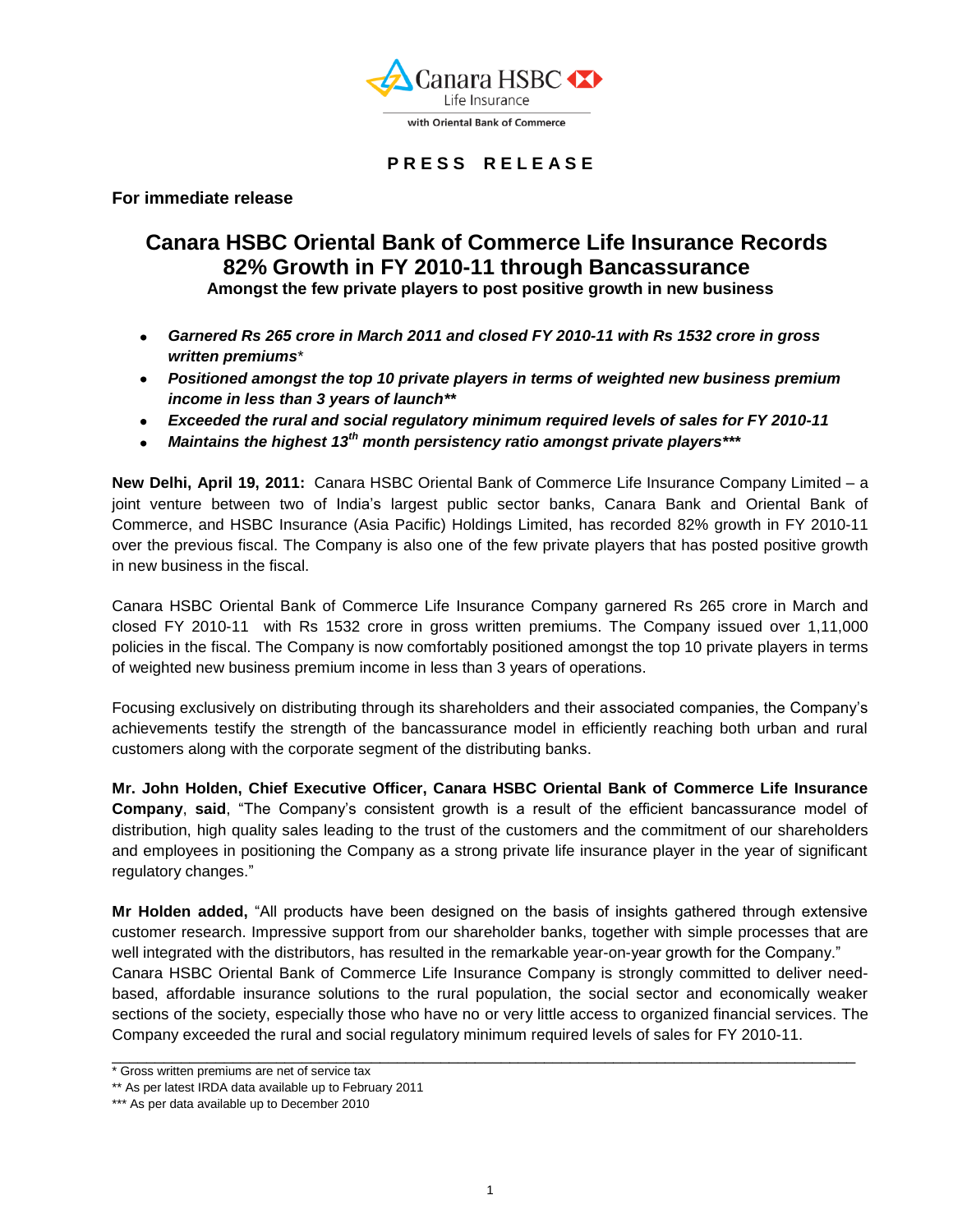

**Mr Holden further added,** "Through our bancassurance model we have increased our proximity to the rural hinterland. Apart from the rural markets of the three main distributing banks, our tie up with three Rural Regional Banks (RRBs) – Pragathi Gramin Bank in Karnataka, Shreyas Gramin Bank in Uttar Pradesh and South Malabar Gramin Bank in Kerala has resulted in 23% of the total policies issued in FY 2010-11 from rural areas."

Along with the growth in new business, Canara HSBC Oriental Bank of Commerce Life Insurance Company continued to maintain the highest 13-month persistency ratio amongst private players.

**Mr Holden added,** "One of the key metrics of quality of sales and customer satisfaction is persistency. High persistency is a reflection of the customers' trust in the Company and satisfaction with its products and services. In the present environment, persistency will play an important role to help the Company grow at a profitable rate and achieve a faster break-even."

In the current fiscal, the Company will continue to focus on expanding its product portfolio to support the customers of distributor banks. In addition, it seeks to retain its market-leading persistency record and will seek to provide further support for the rural and social markets.

**-Ends-**

## **About Canara HSBC Oriental Bank of Commerce Life Insurance Company Limited [\(www.canarahsbclife.com\)](http://www.canarahsbclife.com/)**

Canara HSBC Oriental Bank of Commerce Life Insurance Company Limited was launched in June 2008 and is jointly owned by two of India's largest public sector banks – Canara Bank (holding 51%) and Oriental Bank of Commerce (23%) – and HSBC Insurance (Asia Pacific) Holdings Limited (26%), the Asian insurance arm of one of the world's largest banking and financial services groups – HSBC.

The Company has exclusive access to around 53 million customers and a pan-India network of over 4600 branches of Canara Bank, HSBC and Oriental Bank of Commerce. The formidable distribution strength and in-depth local market knowledge of Canara Bank and Oriental Bank of Commerce coupled with the considerable insurance experience, product range and proven bancassurance capabilities of HSBC make this an unparalleled union of financial strength, expertise and most importantly, trust.

Canara HSBC Oriental Bank of Commerce Life Insurance Company understands that today innovation is a key differentiator. Based on market demand and customer preferences, the Company currently offers 10 products - 4 unit-linked and 6 traditional. Individual unit-linked products include Grow Smart Plan, Dream Smart Plan, Future Smart Plan and Insure Smart Plan and traditional products include Secure Smart Plan, Pure Term Plan and Immediate Pension Plan. Group Products include Group Term Plan, Group Loan Protection Plan and Group Traditional Plan on traditional platform.

The Company currently has 29 offices across the country (in 27 cities) to service customers, provide necessary training and coaching support to the bank staff and ongoing service support to around 800 bank branches (with SPs) selling its products in 316 locations. Out of 316 locations, around 80 locations are in semi-urban and rural areas.